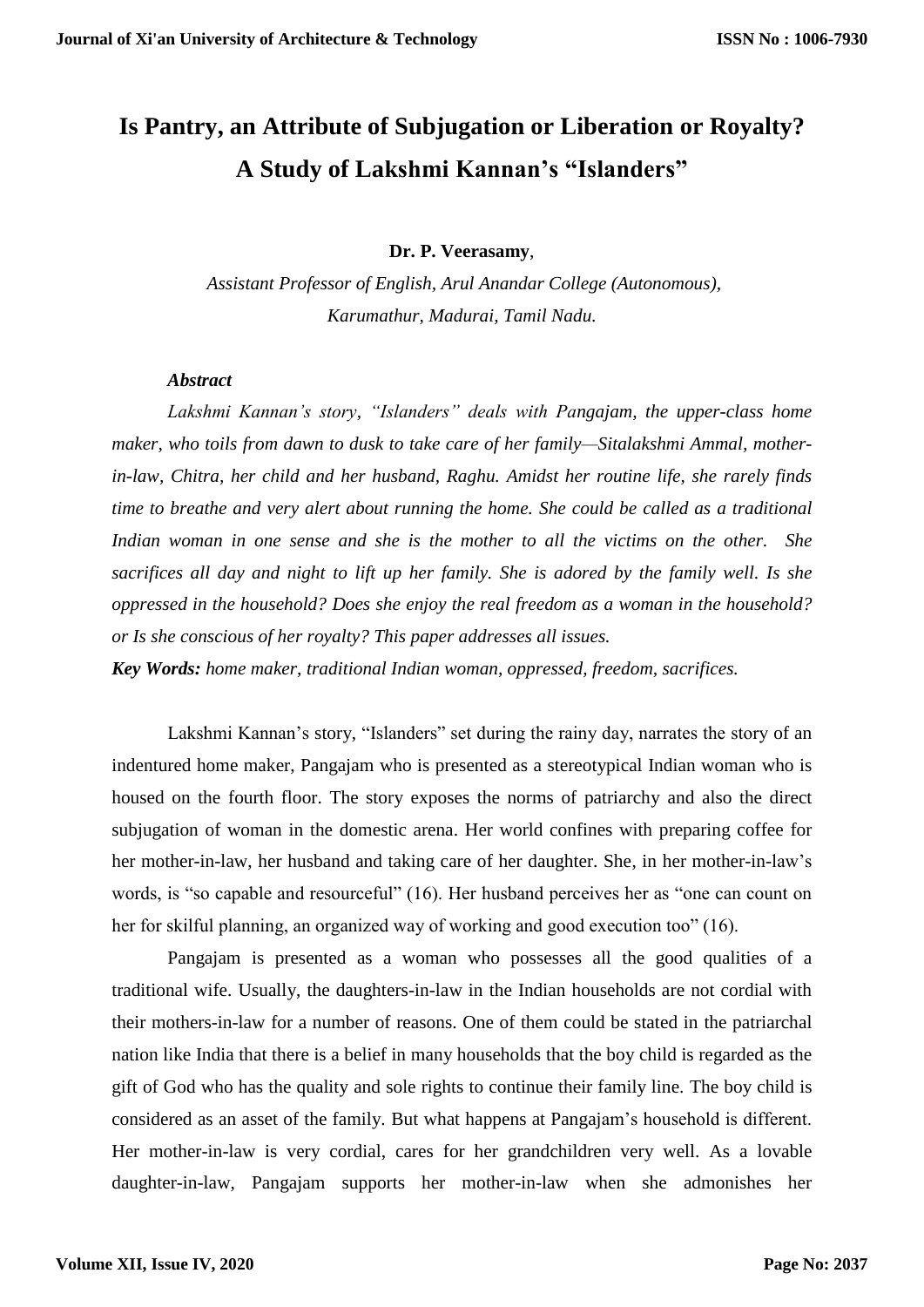grandchildren "your *patti* (grandmother) has been arguing with both of you only for your own good"  $(15)$ .

Pangajam's residence becomes an island due to continuous rain. The life of all the people is completely shattered: "there were screaming mothers, swirling waters, old people, sick people, just about everybody who perished along with their huts, children cried out in hunger, their cheeks sucked in . . . If this is a reality called flood there was another reality called death" (17). While mulling over this, she reacts with abhorrence: "*Why do I have this coffee, a routine, totally avoidable 11 a.m. beverage?*" (17).

The dreadful effect of the rain is displayed as "bodies of the dead floated on the waters. Thirsty children furtively drank up the dirty water . . . Thirty-two people from a district vanished without a trace, many of them were mothers of children, some were fathers, others were the elderly ones, their sons, daughters and other relations" (17). Pankajam's motherly love is revealed through her mother-in-law "is there a way I can become a mother to all those children? Can I become a daughter or a daughter-in-law to some of them?" (17). To fulfill the needs of her family members, she "waded through knee-deep waters to shop for all things . . . She has gathered and stacked up the pantry with enough grocery and good to last for fifteen days" (17). Raghu, her husband, appreciates her effort: Like Noah in the Bible who stacks up his Ark, you've also stacked up our pantry" (18).

Pankajam retires in the pantry after her work. They story reveals that the womenfolk of Tamil Nadu took refuge "in a dark, stifling room . . . It probably gave them a space and a transient freedom in which they could smell their own thoughts and perhaps relies the futility of their dreams of liberation" (18). Lakshmi Kannan not only renders the situation in which "one sees a fake sense of freedom in the atmosphere of middle-class homes. Nobody expects or wishes women to stay cooped up any more in the pantry or the kitchen" (18) but also highlights the place of woman from pantry to the living room. Woman's freedom is curtailed very much even in the living room.

Pankajam thinks that the "pantry is always an upper middle-class woman's smelly secret" (19). She enquires herself of an alternative space in which she could enjoy her freedom: "*Why don't I think of a pantry a woman's private affair, or maybe, her personal secret? No, it's a bit of both! It's a private, odorous interior, but it's a shameful secret*" (19). She earns a huge approval and appreciation for filling up the pantry from her family.

When she suggests the idea of offering cooked food for the surviving people, she resembles the mother to all humanity. But, she is looked upon by Raghu, her husband scornfully. He acquires the practical reality and reminds her of her role in the family: "It's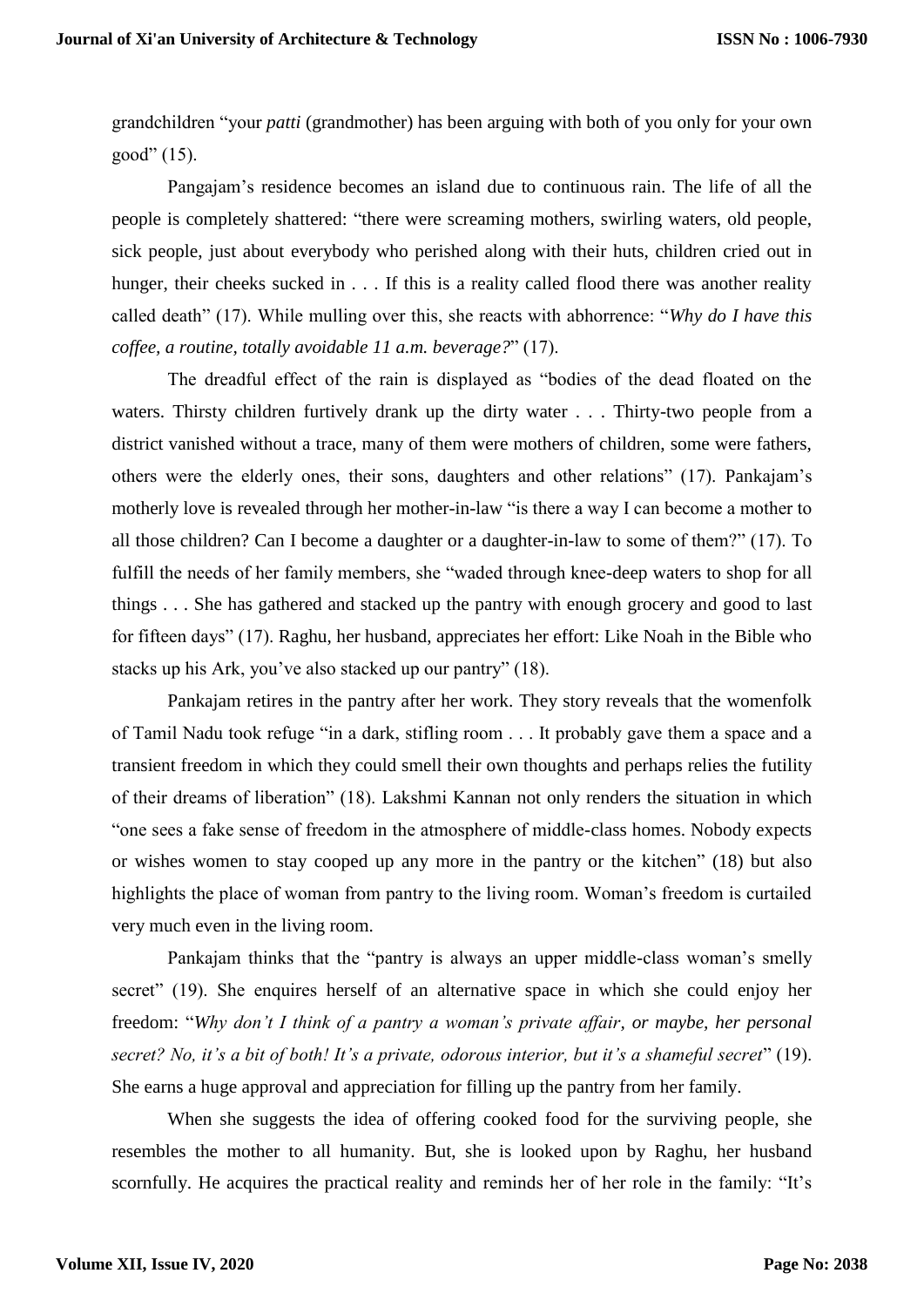true, floods make for a cruel reality. But the admirable way you've taken care of your family the way you tend your children and all of us in fact, doesn't that also strike you as another reality" (20). Listening to the reaction of her husband, she starts counting numbers to reduce her anger and "all her secrets of the wheat, the milk powder and other things laughed at her under the bright light" (21). She hides her originality and controls anger. She has only the pantry to find peace and solace.

She takes refuge in the pantry. When Raghu visits the pantry, she bursts out with anger: "Lunch, dinner, it's eating and more eating all through the day! Don't people have any other . . ." (21). She thinks of giving them something to eat. Here, her attitude is like optimistic and finds fault with her husband for fulfilling only his needs and not caring others. Her pantry "hid her dirty secret" (21).

The first part of the story projects Pangajam as a submissive and responsible homemaker. In the middle, she cares for the flood-victims, and towards the end, all she imagines disappear all of a sudden and her conscience awakes her identity and she is reminded of "her status as an upper-class homemaker" (22). All her thoughts revolve around "the victims" of the flood. Her imagination and thoughts end with herself, depicting her hypocritical attitude.

Pangajam is given no space to express her views and acquires "transient freedom." She is treated as the "other." Judith Butler, in her *Gender Trouble* recalls Simone de Beauvoir's opinion: "one is not born a woman, but rather becomes one" (1). She conceals her inner thoughts of liberation and becomes a conventional homemaker. She enjoys freedom only by carrying out the household duties and fulfilling the expectations of the family. She is not worried about her present status. She is not conscious of the oppression she faces at home. In spite of member in the orthodox family, she restricts herself by not exposing her original behavior to the members of the family. She is very obedient to her husband, is cordial to her mother-in-law and lovable and caring with her children. Apart from these, she is aware her royalty. Therefore, she could only imagine the suffering of others and unable to understand and realize them. She lacks the first-hand knowledge about others because she always stays away from the people who reside around her. Her status in the society does not permit her think beyond her limit and comfort. The patriarchal society who lives in also curtails her role as a liberated woman. All these features refer to her hypocritical outlook of the upper-class homemaker.